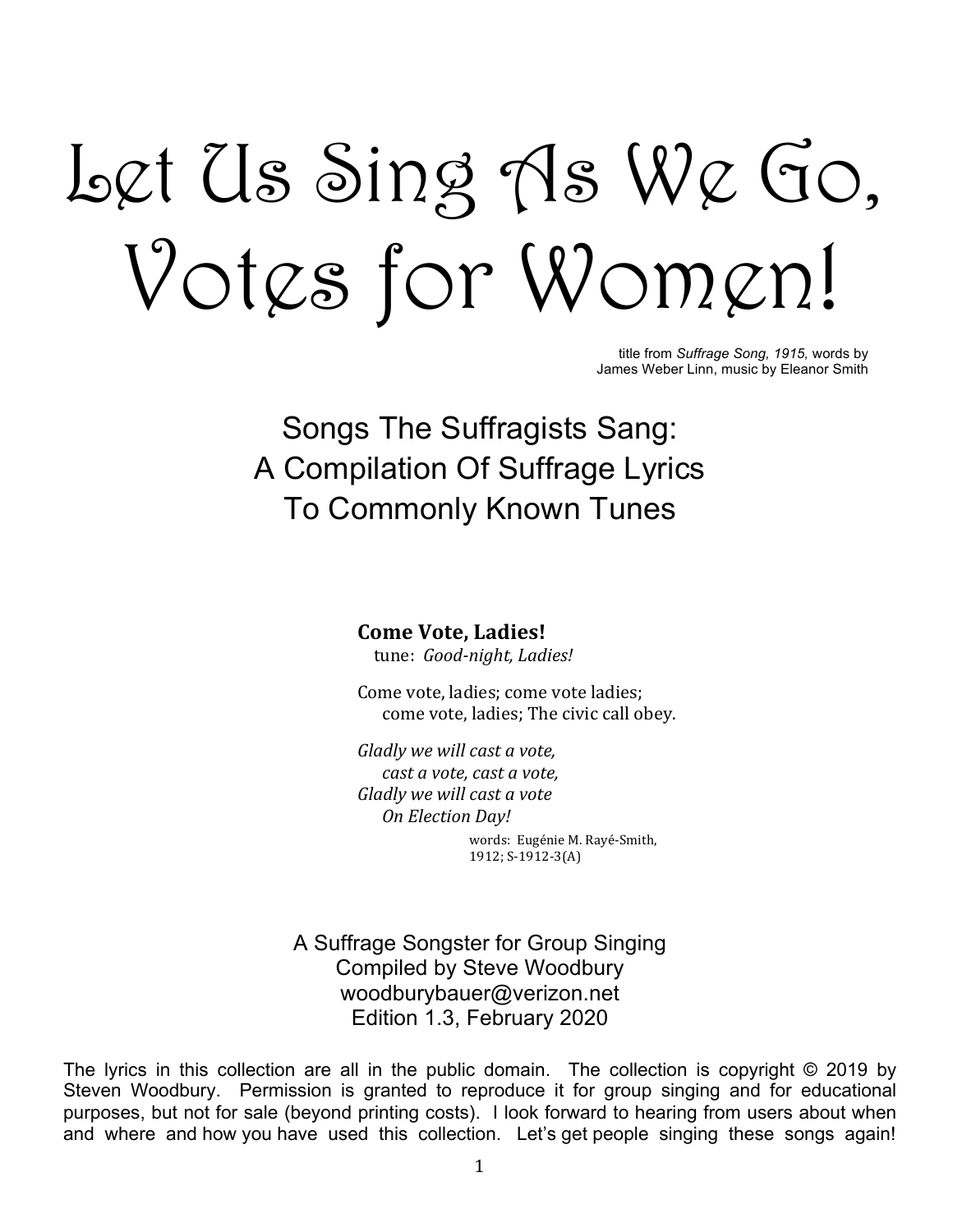#### **Rights of Woman**

 tune: *God Save America* (*America*) 

GOD save each Female's right, Show to her ravish'd sight Woman is Free; Let Freedom's voice prevail, And draw aside the veil, Supreme Effulgence hail, Sweet liberty.

Man boasts the noble cause, Nor yields supine to laws, Tyrants ordain: Let woman have a sphere, Nor yield to slavish fear, Her equal rights declare, And well maintain.

Come forth with sense array'd, Nor ever be dismay'd To meet the foe.— Who with assuming hands. Inflict the iron bands. To obey his rash commands, And vainly bow.

O let the sacred fire Of Freedom's voice inspire A Female too;-Man makes the cause his own, And Fame his acts renown.— Woman thy fears disown, Assert thy due.

Think of the cruel chain. Endure no more the pain Of slavery; $-$ Why should a tyrant bind A cultivated mind By Reason well refin'd Ordained Free.

Why should a Woman lie In base obscurity, Her talents hid. Her providence assign'd Her soul to be confin'd, Is not her gentle mind By virtue led?

With this engaging charm, Where is so much the harm For her to stand. To join the grand applause Of truth and equal laws, Or lend the noble cause, Her feeble hand.

Let snarling critics Frown. Their maxims I disown, Their ways detest; $-$ By man, your tyrant lord, Females no more be aw'd, Let Freedom's sacred word, Inspire your breast.

Woman aloud rejoice, Exalt thy feeble voice In cheerful strain: See Wolstonecraft, a friend, Your injur'd rights defend, Wisdom her steps attend, The cause maintain.

A voice re-echoing round, With joyful accents found, "Woman is Free:" Assert the noble claim. All selfish arts disdain; Hark now the note proclaim. "Woman is Free!"

words: 'By a Lady'; The Philadelphia Minerva, *October 17, 1795; S-1795-1(corrected)*

*[note: Mary Wollstonecraft, 1759-1797; author of*  A Vindication of the Rights of Woman*, 1792]*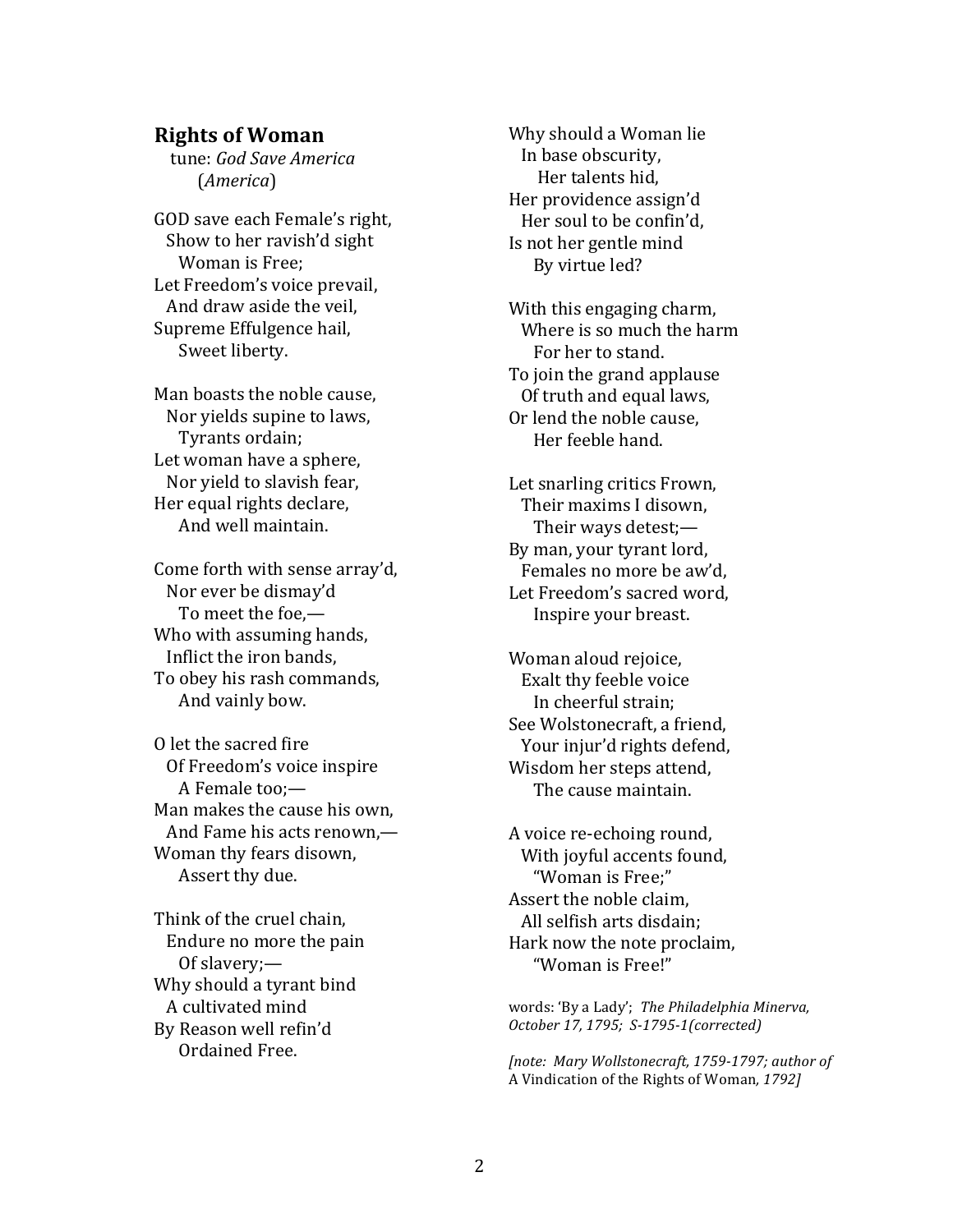#### **Kansas Suffrage Song**

 tune: *Old Dan Tucker*

Oh, say what thrilling song of fairies, Wafted o'er the Kansas prairies, Charm the ear while zephyrs speed'em, Woman's pleading for her freedom.

*Clear the way, the songs are floating, Clear the way, the world is noting; Prepare the way, the right promoting,* And ballots too, for women's voting.

We frankly say to fathers, brothers, Husbands too, and several others, We're bound to win our right of voting, Don't you hear the music floating?

We came to take with you our station, Brave defenders of the nation, And aim by noble, just endeavor, To elevate our sex forever.

By this vote we'll rid our nation Of its vile intoxication. Can't get rum? Oh, what a pity! Dram shops closed in every city.

Fear not, we'll darn each worthy stocking, Daily keep the cradle rocking, And beg you heed the words we utter, The ballot wins our bread and butter.

All hail, brave Kansas, first in dutv. Yours the need of praise and beauty, You'll nobly crown your deeds of daring, Freedom to our sex declaring.

words: P.P. Fowler and John W. Hutchinson, 1867; S-1867-2

#### **The Yellow Ribbon**

 tune: *Wearing of the Green*

*Oh, we wear a yellow ribbon upon our woman's breast,* We are prouder of its sunny hue than of a royal crest; *'Twas God's own primal color, born of purity and light,* We wear it now for liberty, for justice and for right.

'Tis just a hundred years ago our mothers and our sires Lit up, for all the world to see, the flame of freedom's fires, Through bloodshed and through hardship they labored in the fight; Today we women labor still for Liberty and Right.

We boast our land of freedom, the unshackling of the slaves; We point with proud, though bleeding hearts, to myriads of graves; They tell the story of a war that ended slavery's night, And still we women struggle for our Liberty and Right.

words: Marie Le Baron, 1876; S-1876-2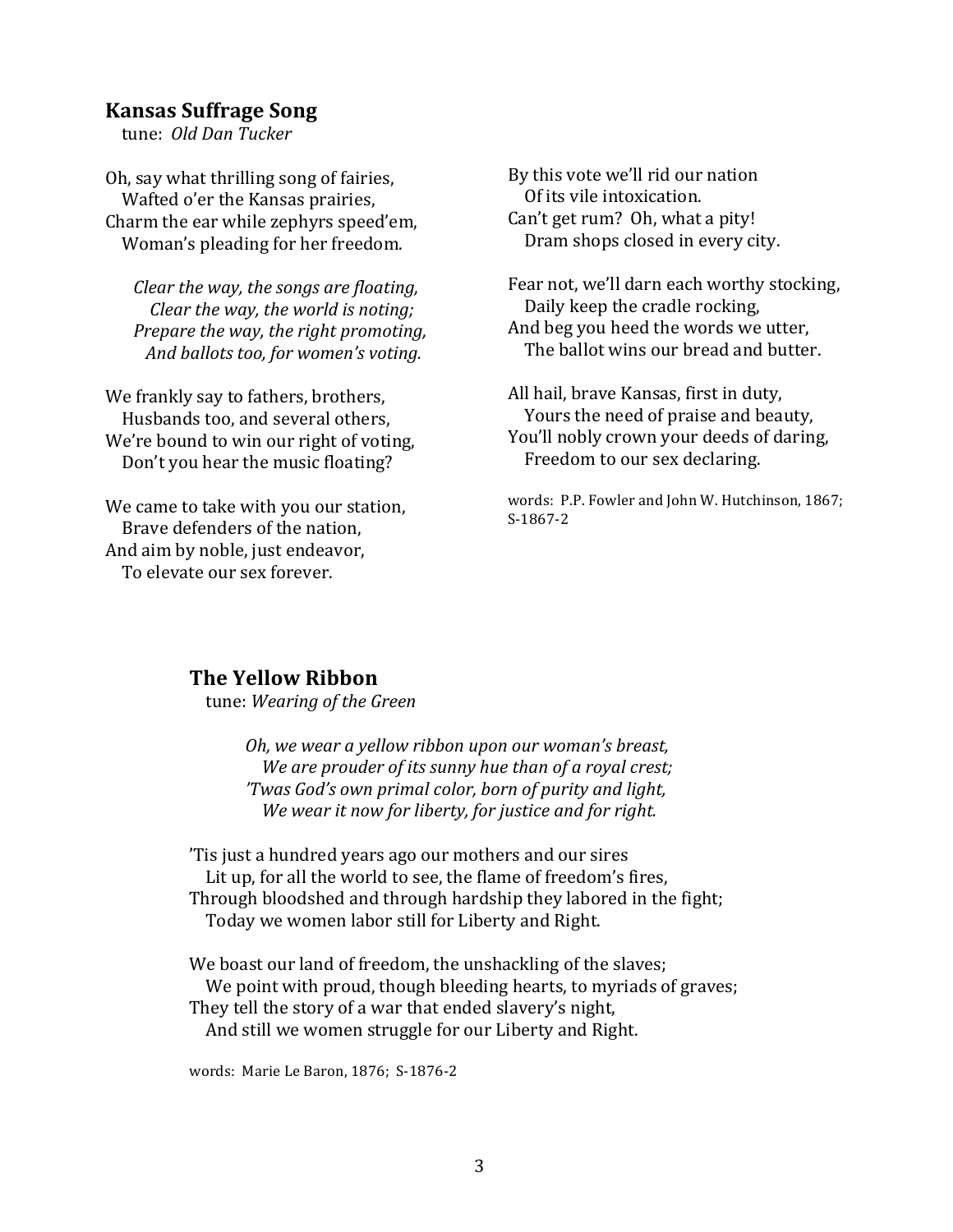#### **Keep Woman In Her Sphere**

tune: Auld Lang Syne

I have a neighbor, one of those Not very hard to find, Who know it all without debate And never change their mind. I asked him, 'What of woman's rights?' He said in tones severe -"My mind on that is all made up, Keep woman in her sphere."

I saw a man in tattered garb Forth from the grog-shop come. He squandered all his cash for drink And starved his wife at home. I asked him, "Should not woman vote?"

He answered with a sneer  $-$ 

"I've taught my wife to know her place, Keep woman in her sphere."

I met an earnest, thoughtful man Not many days ago, Who pondered deep all human law The honest truth to know. I asked him, "What of woman's cause?" The answer came sincere  $-$ 

"Her rights are just the same as mine, Let woman choose her sphere."

by Gen D. Estabrook (1882); S-1882-1(I), S-1884-1(D), S-1892-2(H)

# "Hurrah! Hurrah! We'll light the way with song"

*Song For Equal Rights*, words: Belle D. Edwards, c. 1892-1895

#### **The New America**

 tune: *America*

Our country now from thee, Claim we our liberty. In freedom's name. Guarding home's altar fires, Daughters of patriot sires, Their zeal our own inspires Justice to claim.

Women in every age, For this great heritage, Tribute have paid  $-$ Our birth-right claim we now  $-$ Longer refuse to bow; On freedom's alter now Our hand is laid.

Sons, will you longer see, Mothers, on bended knee, For justice pray? Rise, now in manhood's might With earth's true souls unite To speed the dawning light Of freedom's day.

Our garnered sheaves we yield, Gleaned from each glorious field Women have wrought. Truth's standard raising high, Ready to do and die, Enriching life for aye, With deed and thought.

Grateful for freedom won  $-$ To work so well begun, Patriots by thee! Ended shall never be, Until from sea to sea, Chorused the song shall be, Women are free.

words: Elizabeth Boynton Harbert; Composed for the convention of the National Women's Suffrage Association, January 1883; S-1884-1(I)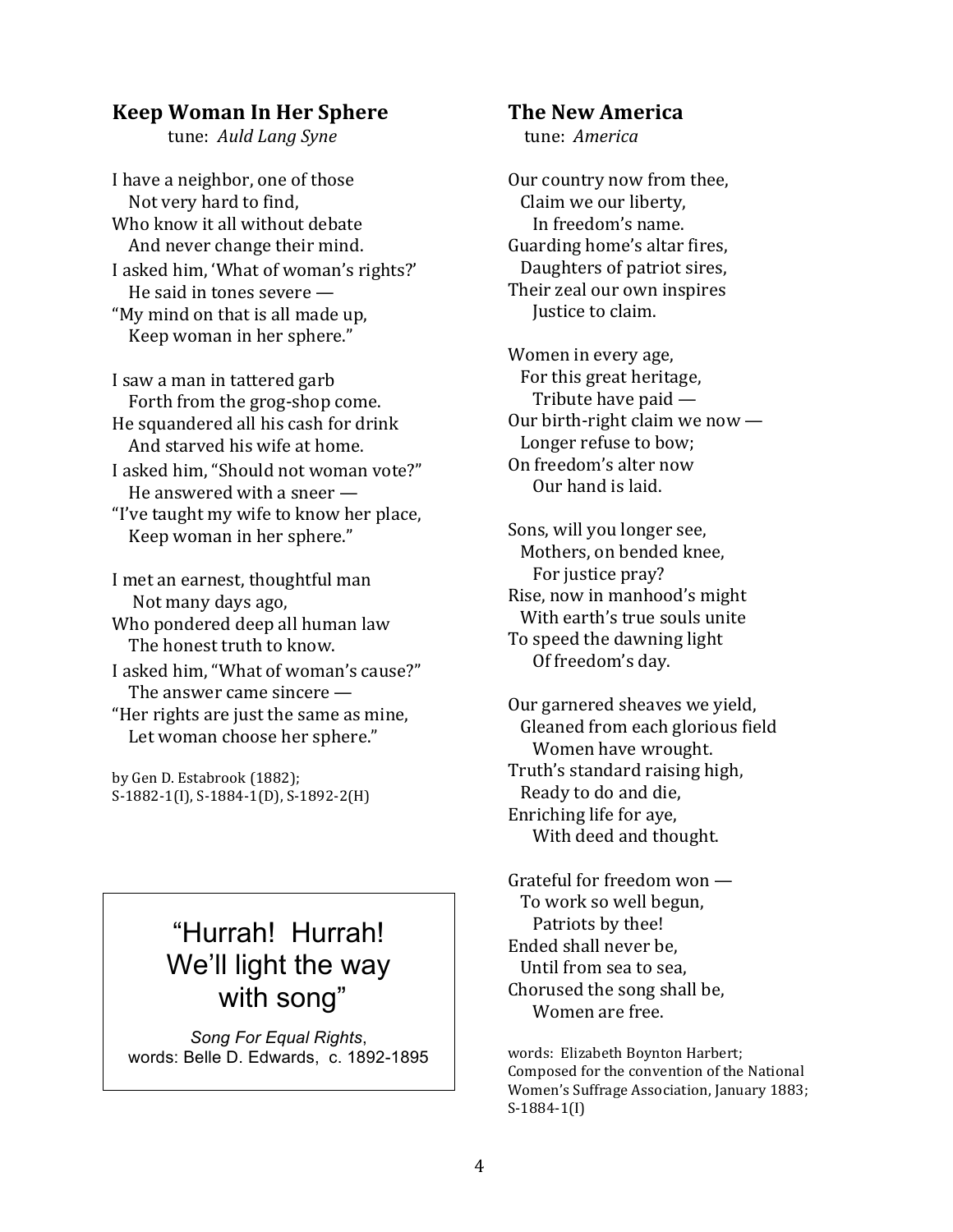#### **The Suffrage Flag**

tune: *Bonnie Blue Flag* 'Dedicated to Elizabeth Cady Stanton, Lucy Stone, Susan B. Anthony, Mary A. Livermore, and other pioneer women in the Woman Suffrage Movement.'

There is a band of women, and to our manor born, Emerging from the darkness past and looking toward the morn; Their mothers labored, waited through a night without a star  $-$ The morning shows the suffrage flag that bears the woman's star.

*Hurrah! Hurrah! for equal rights hurrah! Hurrah!* for the suffrage flag that bears the woman's star!

This band is for all reforms, war shall be at an end, Bayonets and swords shall rust, we'll use the brain, the pen. Laden with precious freight now thunders on the progress car, At the headlight waves the suffrage flag that bears the woman's star.

The ship of State for ages was guided by starlight, Till the cluster in our flag almost dispelled the night. Tis freedom's day — our flag shall be a sun no night can mar — We'll add the light of the suffrage flag that bears the woman's star.

Thus evolves the greatest triumph of dual human race  $-$ Church and state, the home and school, and law and love embrace. We'll have a perfect nation, we'll march from near to far To glory 'neath the Stars and Stripes  $-$  it shall bear the woman's star.

*Hurrah! Hurrah! for equal rights hurrah! Hurrah!* for the Stars and Stripes — it shall bear the woman's star!

words: William P. Adkinson, 1884; S-1884-1(K)

#### **Yankee Doodle Revised**

Nebraska now shall have a song. And surely any noodle, Might guess the air most dear to her. Would still be Yankee Doodle.

> *Yankee Doodle, keep it up, Our brothers must not flout us; Mind the music, keep the step, They will not vote without us.*

Our Uncle Sam had saved himself A wondrous lot of bother, If he his good things still had shared With Yankee Doodle's mother.

And strange it seems a hundred years, To trace his way and find him Just now awakening to see His half was left behind him.

But looking round and taking thought, He frankly owns he's missed her, And says, by Yankee Doodle's side, He'll make room for his sister.

Yankee Doodle's wife and girls Shall have his full protection, Shall share his cares and holidays, And vote at his election.

words: Louise V. Boyd, 1882; S-1882-1(N)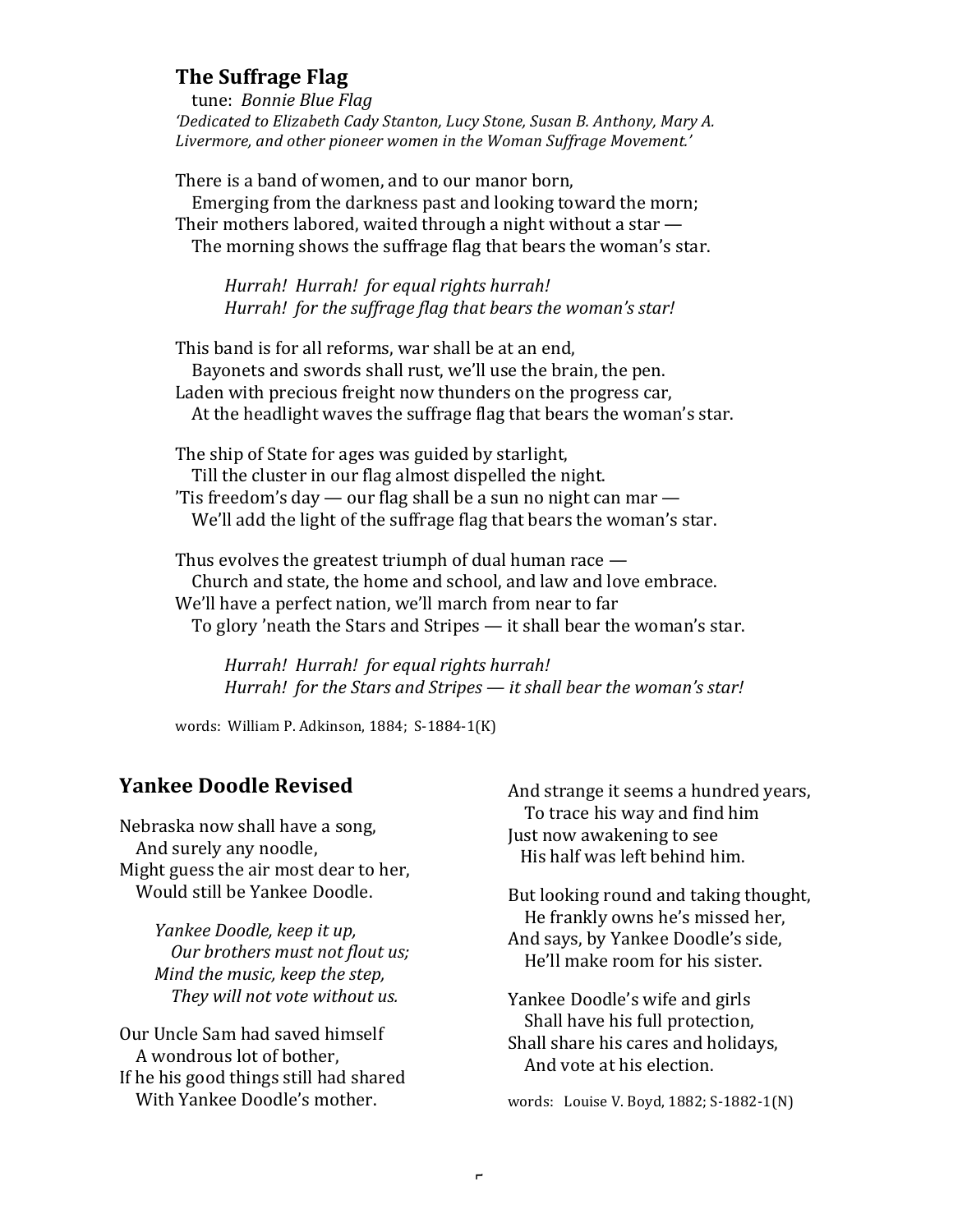#### **The Equal Rights Banner**

tune: The Star Spangled Banner

Oh say, have you heard of the new, dawning light, Bringing hope to our land, and its foes all surprising, Our banner still floats, as the emblem of right And the day breaks upon us for women are rising, And with ballots in hand, at the right's dear command, They'll be true to the flag and will rescue our land. And ever the Equal Rights Banner shall wave O'er the land of the free, and the home of the brave. The women for truth and for virtue will stand.

And the country be free from unjust legislation, And heaven then will smile on a purified land And the Power shall be praised that hath kept us a nation. Woman's ballot is just, so then conquer we must, And this be our watchword—"In God is our trust;" And our Equal Rights Banner in triumph shall wave O'er the land of the free, and the home of the brave.

words: Rev. C. C. Harrah, 1884; rev. 1891; S-1884-1(V), S-1889-1(G), S-1896-2(A)

#### **Uncle Sam's Wedding**

 tune: *Yankee Doodle*

Of all the songs that have been sung Within the States and Nation. There's none that comes so near the heart As "Uncle Sam's" relation. "Yankee Doodle" is his name, U.S. his honored station, Red and white, and starry blue His garb on each occasion.

When "Uncle Sam" set up his house, He welcomed every brother, But in the haste of his new life He quite forgot his mother. And now his house is up in arms, A keeper he must find him.

To sweep and dust, and set to rights The tangles all about him.

"Uncle Sam" is long in years And he is growing wiser, He now can see 'twas a mistake, To have no Miss-advisor. His nephews now have got the reins, And looking o'er their shoulder— Shout to lonely "Uncle Sam" "Good bye, old man, forever."

Now we're here, dear "Uncle Sam," To help you in your trouble; And the first thing best to do, Is making you a double.

"Yankee Doodle" will be glad, To join with us in spreading The news abroad o'er all the land, Of "Uncle Sam's" great wedding.

words: L. May Wheeler, 1884; S-1884-1(DD)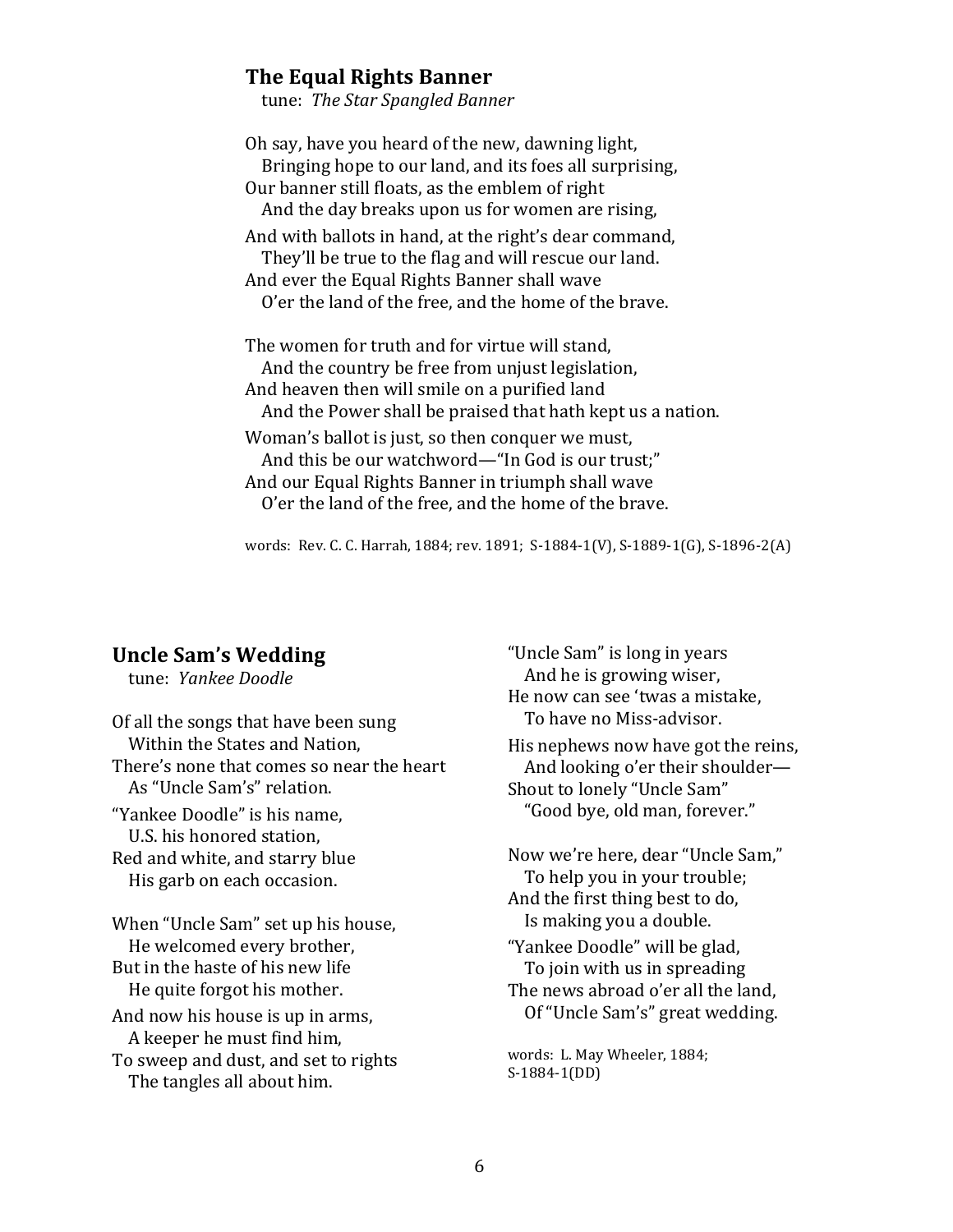#### **Oh, Dear, What Can the Matter Be?**

*Oh! Dear! What can the matter be?* Dear, dear, what can the matter be? *Oh dear, what can the matter be? Women are wanting to vote.* 

Women have husbands, they are protected, Women have sons by whom they're directed Women have fathers — they're not neglected, Why are they wanting to vote?

Women have homes, there they should labor, Women have children, whom they should favor Women have time to learn of each neighbor, Why are they wanting to vote?

Women can dress, they love society, Women have cash, with its variety Women can pray, with sweetest piety, Why are they wanting to vote?

Women are preaching to sinners to-day, Women are healing the sick by the way, Women are dealing out law as they may, Why are they wanting to vote?

Women are trav'ling about, here and there, Women are working like men everywhere, Women are crowding  $-$  then claiming 'tis fair, Why are they wanting to vote?

Women have raised all the sons of the brave, Women have shared in the burdens they gave, Women have labored, *your* country to save, That's why we're wanting to vote!

*<i>Oh!* Dear! What can the matter be? Dear, dear, what can the matter be? *<i>Oh* dear, what can the matter be? *When men want every vote.* 

words: L. May Wheeler, 1884, S-1884-1(G)

#### **Suffrage Hymn**

 tune: *Missionary Hymn*

The light of day is breaking, The Nation shall be free, For woman is awaking To ask for liberty, To plead for truth and justice, Nor shall she plead in vain, She seeks her countries glory And not for worldly fame.

Too long have we been silent, Too long have been oppressed. By giving us the ballot Our country shall be blest. Uniting with our brothers In one harmonious band To save our Nation's honor, To bless our native land.

Still claiming it our duty To save our homes from blight, And seeking to protect them From error's gloomy night. We ask that with our brothers We may their burdens bear If in their glorious freedom With them we may but share.

words: Sophie M. Hale, c. 1882

## "Glory, Glory! Let the people sing"

*Ring the Bells of Freedom*, words: D. Snow, 1883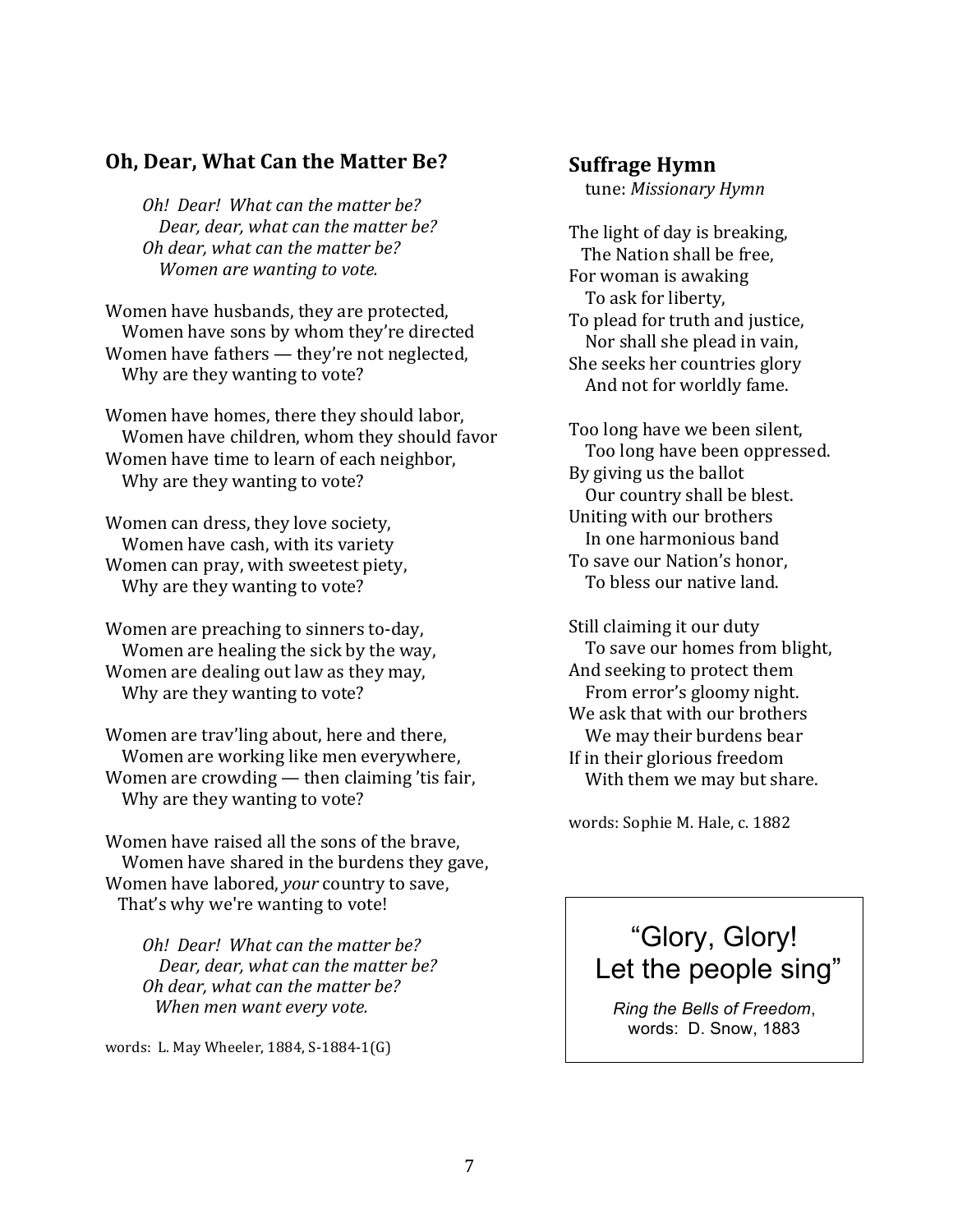#### **Give the Ballot to the Mothers**

tune: Marching through Georgia

Bring the good old bugle, boys! We'll sing another song— Sing it with a spirit that shall start the cause along— Sing it as we ought to sing it, cheerily and strong, Give the ballot to the mothers.

> *Hurrah! hurrah! we bring the jubilee! Hurrah! hurrah! the homes they shall be free! So* we'll sing the chorus from the mountains to the sea— *Giving the ballot to the mothers.*

Bring the dear old banner, boys, and fling it to the wind; Mother, wife, and daughter, let it shelter and defend. "Equal Rights" our motto is, we're loyal to the end— Giving the ballot to the mothers.

arranged from the words (1882) by Rebecca N. Hazard, 1888; S-1888-2(F), S-1889-1(H), S-1897-1(G)

#### **The Taxation Tyranny**

tune: The Red, White and Blue

To tax one who's not represented Is tyranny—tell if you can Why woman should not have the ballot? She's taxed, just the same as a man. King George, you remember, denied us The ballot, but sent us the tea, And we, without asking a question, Just tumbled it into the sea.

*Then to justice let's ever be true, To each citizen render his due, Equal rights and Protection forever* To all 'neath the Red, White and Blue.

That one man should not rule another, Unless by that other's consent, Is the principle deep underlying The framework of the government. So as woman is punished for breaking The laws which she cannot gainsay, Let us give her a voice in the making, Or ask her no more to obey.

arr. from words [1882] by Gen. E. Estabrook, 1889; S-1889-1(I)

# "We'll all sing together 'neath the stripes and the stars"

*Rally for the Right* words: Julia Mills Dunn, 1884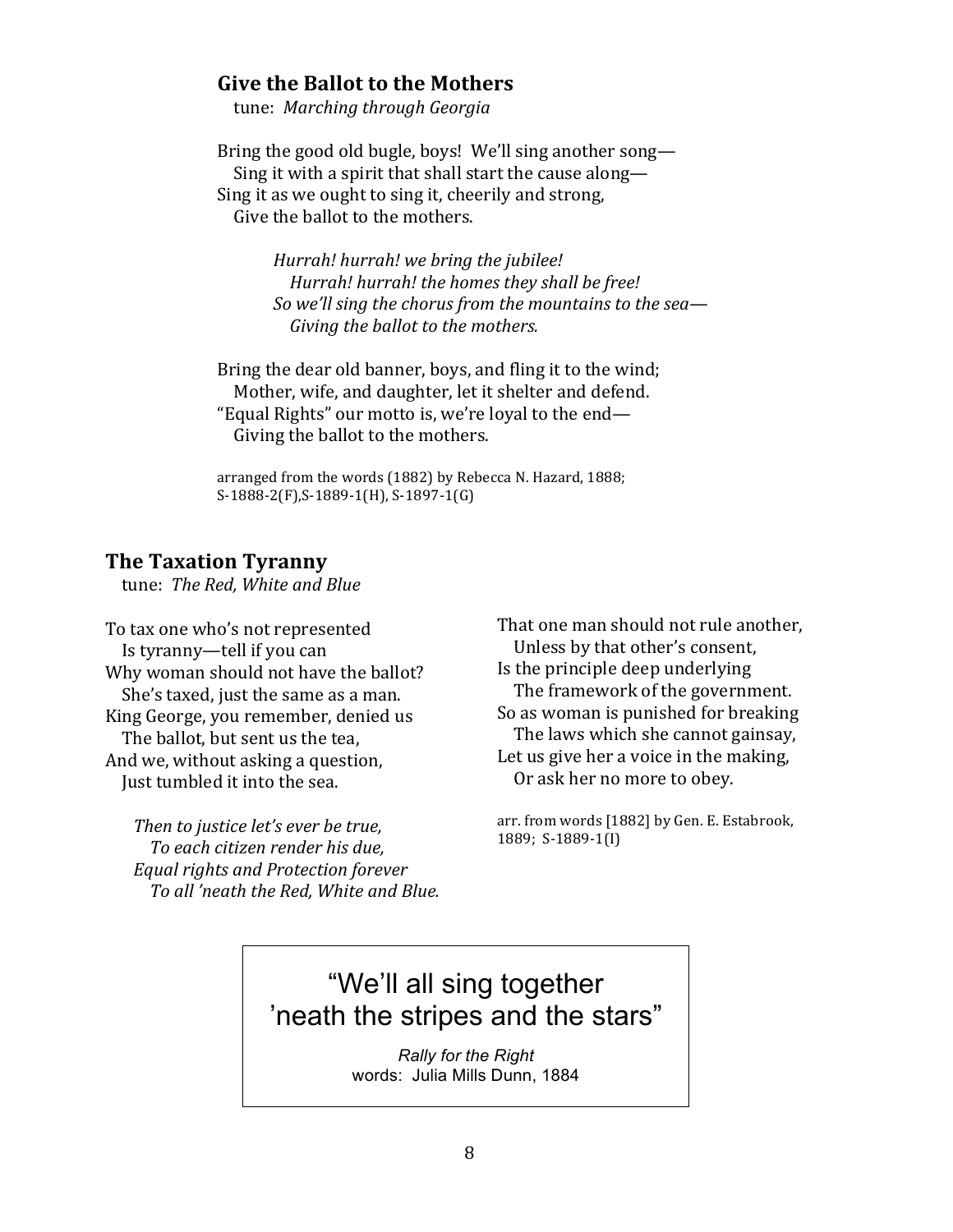#### **Woman's Rights**

 tune: *John Brown*

It's the right of every woman To mark out her path in life, And to be a saint or soldier. Or a true and loving wife: To fill the soul with gladness, And recall the world from strife, As she goes marching on.

> *Glory, glory, hallelujah! Glory, glory, hallelujah! Glory, glory, hallelujah,* As she goes marching on.

#### **The Song of Liberty**

 tune: *Old Rosin, the Beau*

We'll sing a new song when our sisters Are granted their rights and are free— A song that shall summon the nations To liberty's great jubilee; An anthem of justice triumphant, A chorus of right, that shall roll, Resounding from meadow to mountain, And echo from pole unto pole.

We'll sing the glad songs of all nature, The notes of the birds and the bees, The hymns of the breezes and zephyrs, The chants of the grasses and trees; We'll sing the wild strains of the tempest That ring over mountain and plain, The thunder and roar of the billows That crash and resound o'er the main.

When woman shall come to her kingdom And justice shall weave her a crown, And right shall stand guarding her treasures And man shall not smile through a frown, Then sorrow and shame shall be banished And freedom's great anthem shall rise, And liberty's mighty Te Deum Shall roll and resound to the skies.

It's her right to serve the nation In its every hour of need, Her right to sit in judgment On her country's faith and creed, And show the world her courage By some high, heroic deed, As she goes marching on.

It's her right to train the children In the home and in the school, To help in framing statutes And determine who shall rule, And, like man, to cast her ballot For a statesman or a fool, As she goes marching on.

words: Henry W. Roby, 1909, *The Suffrage* Songbook, Topeka, Kansas

> **The Song of All the Ages**  tune: *John Brown*

There's a song that should be ringing Like a trumpet 'round the world, There's a flag that should be floating Under every sky unfurled, There's a cause should be triumphant Far as battle-bolts are hurled, As we go marching on.

*Sing the song of right and justice, (3x)* As we go marching on.

That song is woman's anthem When she comes into her own; That flag is woman's banner, And should float from zone to zone: That cause is right and justice, And should rule the world alone. As we go marching on.

The song of all the ages Is the song the world should sing, Resounding o'er the planet Where the highest anthems ring, The nation's hallelujahs And hosannahs to the king. As we go marching on.

words: Henry W. Roby, 1909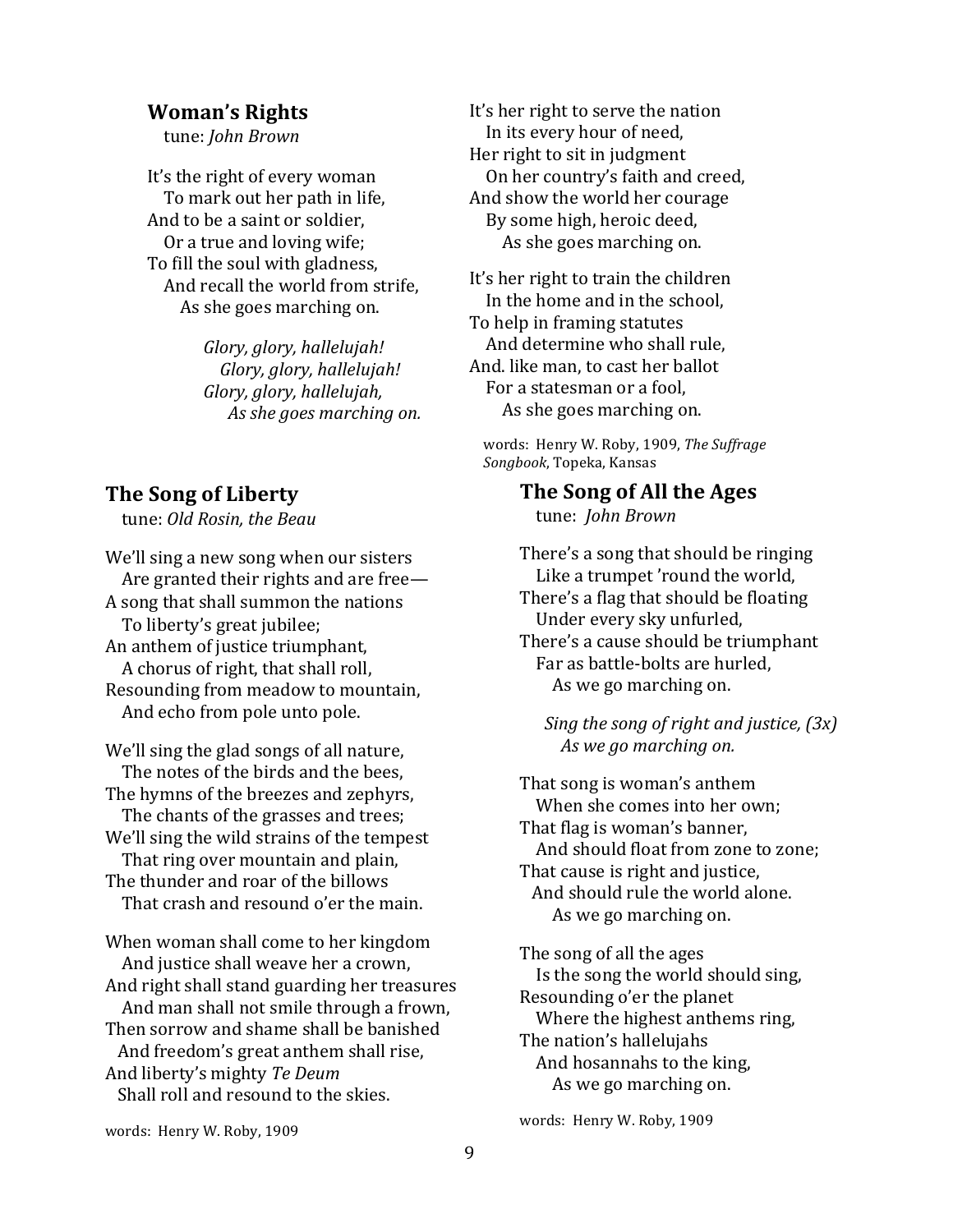#### **The New Way**

tune: *Nelly Bly* 

Nelly Bly winked her eye, And promptly answered, "*No!*" And said she had as many rights As any man could show. Then she said she'd never wed A man who would not swear To work and vote for woman's rights, Always and everywhere.

> *Heigh, Nelly! Ho, Nelly! You're the girl for me, For you can make your suitor take* The oath of loyalty.

Now the girls, in crimps and curls, Take up the cue she gave, And tell their lovers, one and all. They will not play the slave To any man whose selfish plan Makes them but satellites. For no such things as wedding-rings Shall rob them of their rights.

In the blaze of coming days No woman e'er will rue This goodly plan of making man Vote as he ought to do; And women then shall see the men Come off the dreaming heights, And praise the Lord with one accord For woman and her rights.

words: Henry W. Roby, 1909

#### **My Wife and I**

tune:: *Little Brown Jug* 

My wife and I live all alone, In a little old cabin, not our own; What she thought right, I knew was wrong, And here's the way we got along:

> *Ha! ha! ha! You and me,*  It's an easy thing to disagree; *Ha! ha! ha! You and me, It's an easy thing to disagree.*

My wife and I could not agree Which one of us the boss should be, And so we argued, day and night, Disputing over what was right.

I argued with a husky throat That woman had no right to vote; She argued with a soulful sigh, She had as many rights as I.

I said her place was in the home, With a dishcloth and a brush and comb; She said my place was on the farm, With a rake and pitchfork on my arm.

I said that she had no more sense Than the brindle cow that jumps the fence; She said my judgment was as bad As the man's who wears a liver pad.

And so we parted, and of course She hurried off for a divorce; And when the court made its decree It laid the blame and costs on me.

words: Henry W. Roby, 1909

#### **Three Blind Men**

 tune: *Three Blind Mice*

Three blind men, three blind men, See how they stare, see how they stare, They each ran off with a woman's right. And they each went blind in a single night. Did you ever behold such a gruesome sight As these blind men?

Three blind men, three blind men, The man who won't, the man who can't. And then the coward who dares not try; They're not fit to live and not fit to die.

Did you ever see such a three cornered lie As these blind men?

words: Henry W. Roby, 1909

\* \* \*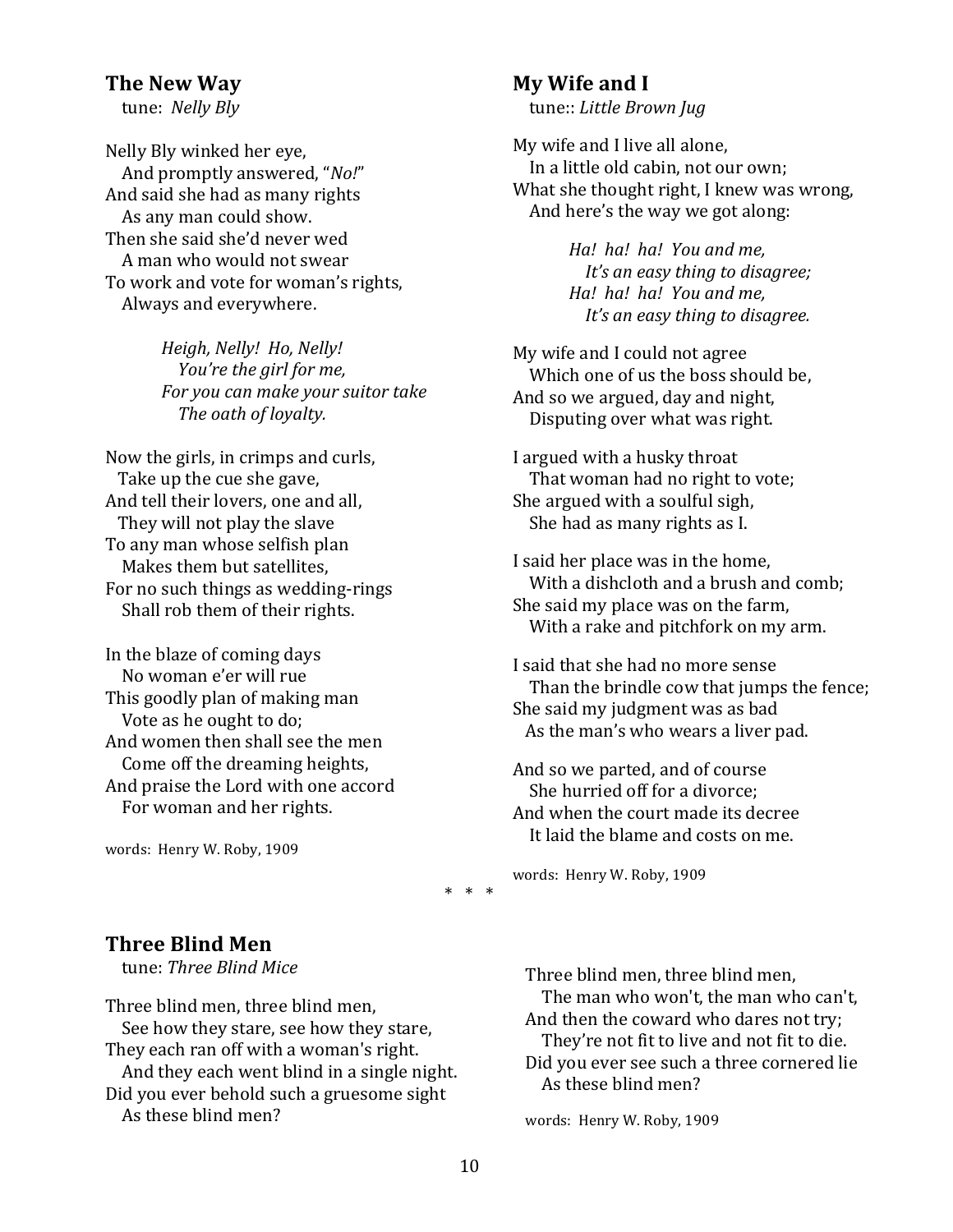#### **Good News Ladies**

 tune: *Good-night, Ladies*

Good news, ladies, good news ladies Good news, ladies,—we're going to let you vote.

> *Merrily we'll go along, go along, go along, Merrily well go along, Down to the polls with you.*

Sweet dreams, ladies, sweet dreams, ladies, Sweet dreams, ladies, -we'll save the country now!

Bon grace, ladies, bon grace, ladies, Bon grace, ladies,—you've won your rights at last.

words: Henry W. Roby, 1909

#### **The Women's Marseillaise**

 tune: *The Marseillaise*

Arise, ye daughters of a land That vaunts its liberty! Make restless rulers understand That women must be free. That women *will* be free. Hark! Hark! The trumpet's calling! Who'd be a laggard in the fight? With victory even now in sight, And stubborn foemen backward falling.

> *To freedom's cause till death* We swear our fealty *March on! March on!* Face to the dawn. The dawn of liberty.

Arise! Though pain or loss betide, Grudge naught of freedom's toll. For what they loved the martyrs died: Are we of meaner soul? Are we of meaner soul? Our comrades, greatly daring, Through prison bars have led the way: Who would not follow to the fray, Their glorious struggle proudly sharing?

words: Florence E. M. Macaulay (England, 1909)

#### **Happy Hallelujahs**

 tune: *John Brown*

Great wrongs in need of righting Should be righted right away, The principles of justice Should be honored every day, The right should never linger For a moment by the way, As truth goes marching on.

> *Glory, glory, hallelujah! Glory, glory, hallelujah! Glory, glory, hallelujah,* As truth goes marching on!

The world is getting better, And the time is near at hand When the civic wrongs of woman Shall be banished from the land, And she shall have the ballot In response to her demand, As truth goes marching on.

And when the old injustice With its cruel wrongs shall cease, And woman, long in bondage, Shall be granted her release, Our happy hallelujahs Shall proclaim the dawn of peace, As truth goes marching on.

words: Henry W. Roby, 1909

"It is requested that every suffragist will commit these verses and will be ready to join in wherever they're sung during the coming campaign. It is especially asked that those who are in the procession that bears the petition to the Secretary of State July 30 be able to sing them without reference to the text."

*— Woman Suffrage Campaign Songs,* Mrs. Eunice H. Kauffman and Miss Helen Smith, 4-page song sheet, Ohio, 1910; S-1910-9 [from Crew]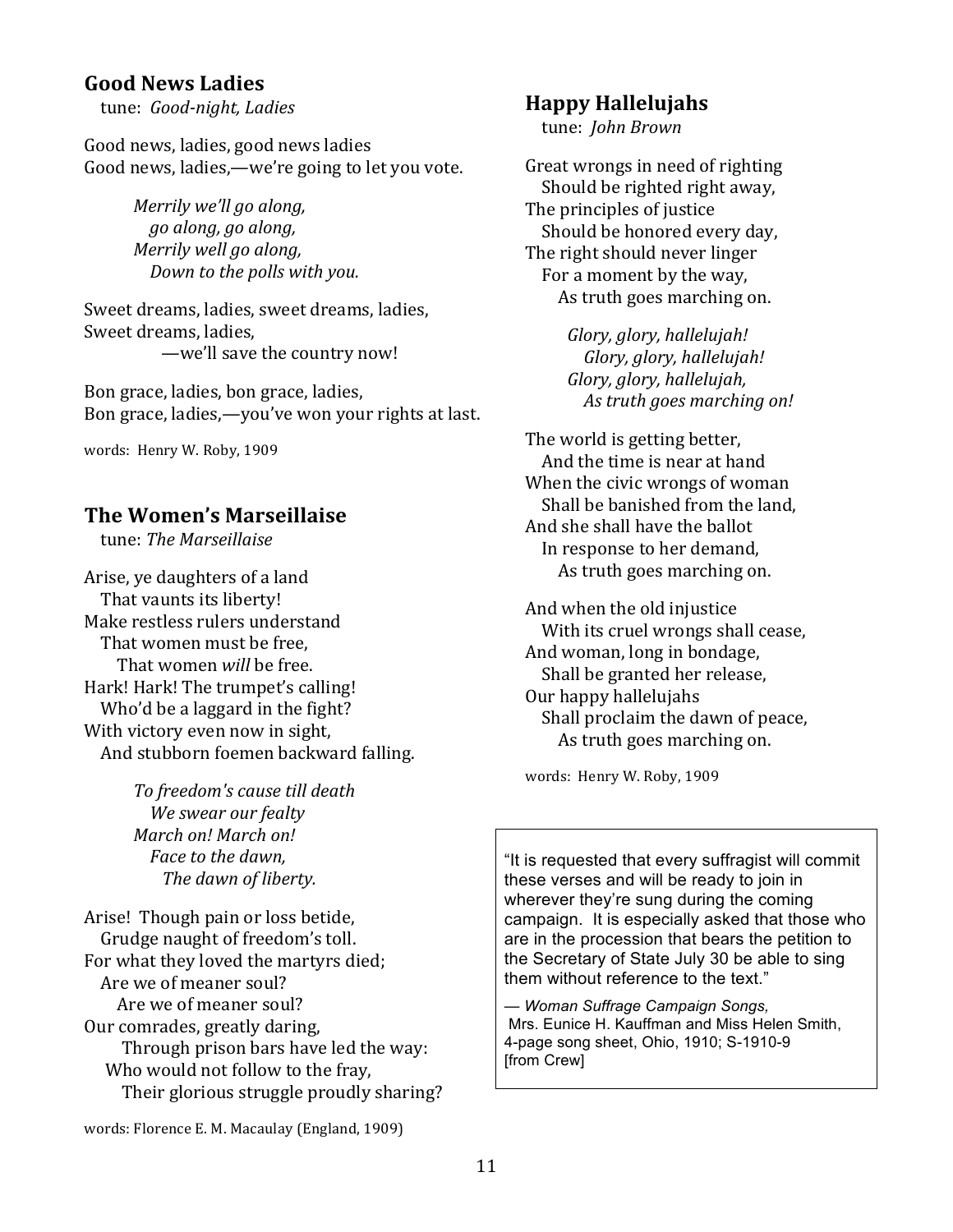#### **Freedom's Anthem**

 tune: *Swanee River*

Way up among the hills of morning. Gleaming and bright, There shine the lamps of truth and justice, Beating back the glooms of night; While scattered 'round about the planet, Boasting their might, Men stand amid the light, denying The women of the race their right.

> All the world is sad and dreary,  *Everywhere they roam, While* men deny their wives and mothers *<i><u>Iustice</u>* in the state and home.

Proudly among the states and nations Just men proclaim Equality of men and women, In freedoms high and holy name, While creeping through the glooming shadows Blind men are found. Still groping 'mid the grim old ruins Wrong has scattered all around.

When shall the sons of men, grown wiser, Join hands in trust? When shall we read upon their banners, "Right can never be unjust!" When shall the notes of woman's triumph Ring clean and strong. While all the nations join in singing Freedom's universal song?

words: Henry W. Roby, 1909

#### Dare You Do It?

tune: Battle Hymn of the Republic

There's a wave of indignation Rolling 'round and 'round the land, And its meaning is so mighty And its mission is so grand, That none but knaves and cowards Dare deny its just demand, As we go marching on.

> *Men and brothers, dare you do it? Men and brothers, dare you do it? Men and brothers, dare you do it?* As we go marching on?

Ye men who wrong your mothers, And your wives and sisters, too, How dare you rob companions Who are always brave and true? How dare you make them servants Who are all the world to you, As they go marching on?

Whence came your foolish notion Now so greatly overgrown, That a woman's sober judgment Is not equal to your own? Has God ordained that suffrage Is a gift to you alone, While life goes marching on?

words: Henry W. Roby, 1909

**A Suffrage Song** 

tune: *Comin' Thro' the Rye* 

If a lassie wants the ballot To help run the town. And a lassie gets the ballot, Need a laddie frown? Many a laddie has the ballot, Not so bright as I, And many a laddie votes his ballot Overcome with rye.

If a lassie works for wages Toiling all the day, And her work the laddie's equals, Give her equal pay. If a body pays the taxes, Surely you'll agree, That a body earns the franchise, Whether he or she.

words: L. F. Pease, 1910; S-1910-6

\* \* \*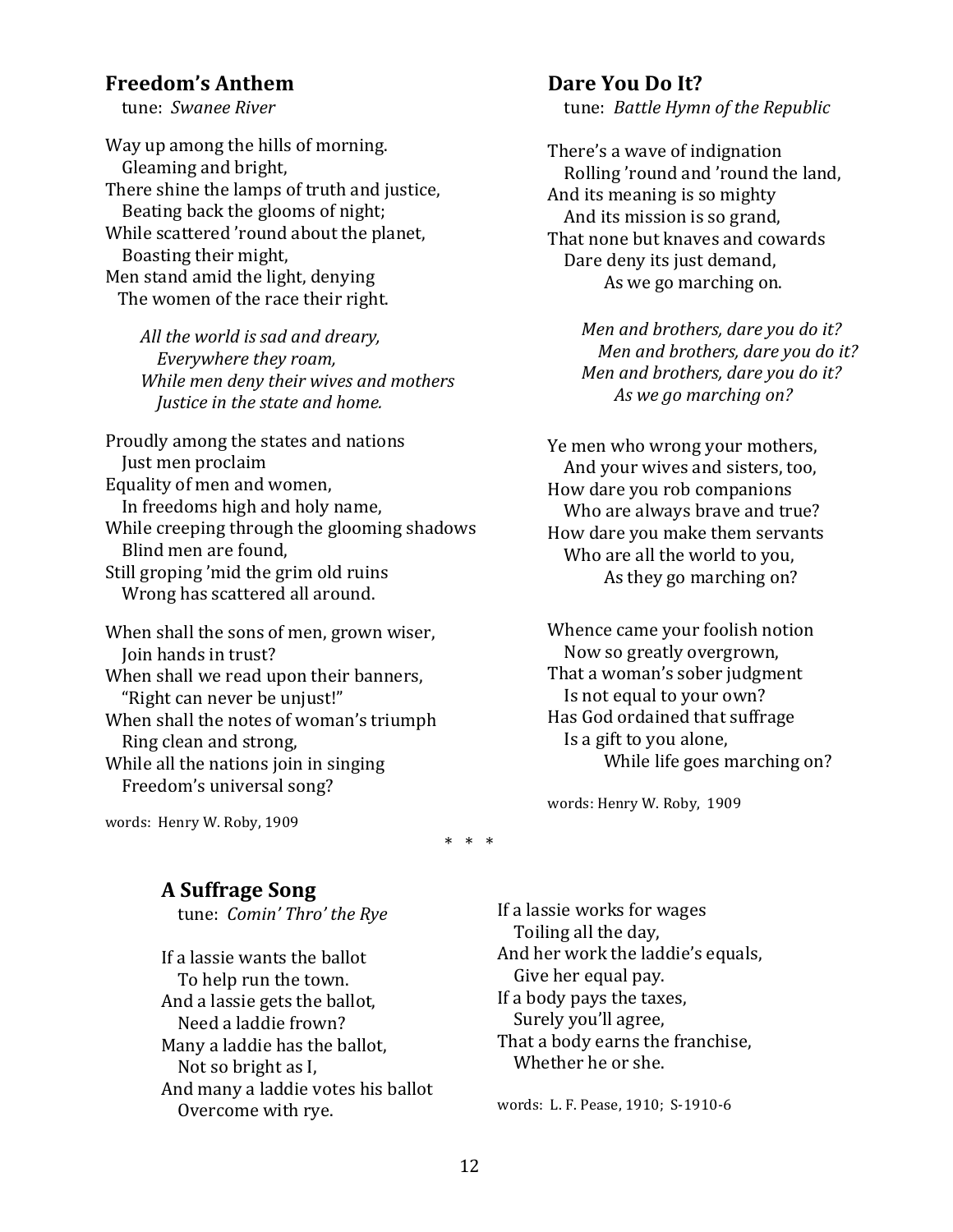#### **Suffrage Campaign Song for California**

 tune: *Marching Through Georgia*

Raise your gladsome voices, girls, we'll sing our suffrage song; Sing of our great purpose that will help the world along; Raise your voices, sing it, sing it, many thousand strong, In our beloved California!

> *Hurrah! Hurrah! We bring the jubilee; Hurrah! Hurrah! The vote will make us free; And so we sing the chorus from the mountains to the sea,* In our beloved California!

Soon there'll be a happy end to all our hopes and fears, When that star so bright upon our suffrage flag appears, Shining brighter, brighter still, through all the future years, In our beloved California.

From Sierras to the Sea the tidings shall go forth, Orange groves of sunny south to snowy peaks up north, Justice will her triumph have, and Freedom her rebirth, In our beloved California.

When that Indian summer day, October tenth, is done, And in Ocean Peaceful sinks the glorious western sun, May it look on womanhood, whose righteous cause is won, In our beloved California.

Brothers, in your hands we trust the future and our fate, Sisters, mothers, stand imploring by the Golden Gate; Let us enter, help you make a better, grander State, Of our beloved California.

words: Miss S. Solomon, 1911; S-1912-11

#### **Bring It to Pass in the Year**

tune: *Bring Back My Bonnie to Me* 

For suffrage from ocean to ocean, For suffrage from mountain to shore, Fair women are all in commotion. And men leaguers with them galore.

> *One pull, a strong pull, Bring the ballot so near, so near, Another pull, together pull, And bring it to pass in the year!*

Last night as we listened and waited, A message came over the sea, It wished us good luck and it started Our sisters in China are free.

The 'voice of the people' has spoken, Tis borne by the wind o'er the sea, To loyal hearts wafting the token, The presage of near victory.

words: Eugénie M. Rayé-Smith, 1912; S-1912-3(L)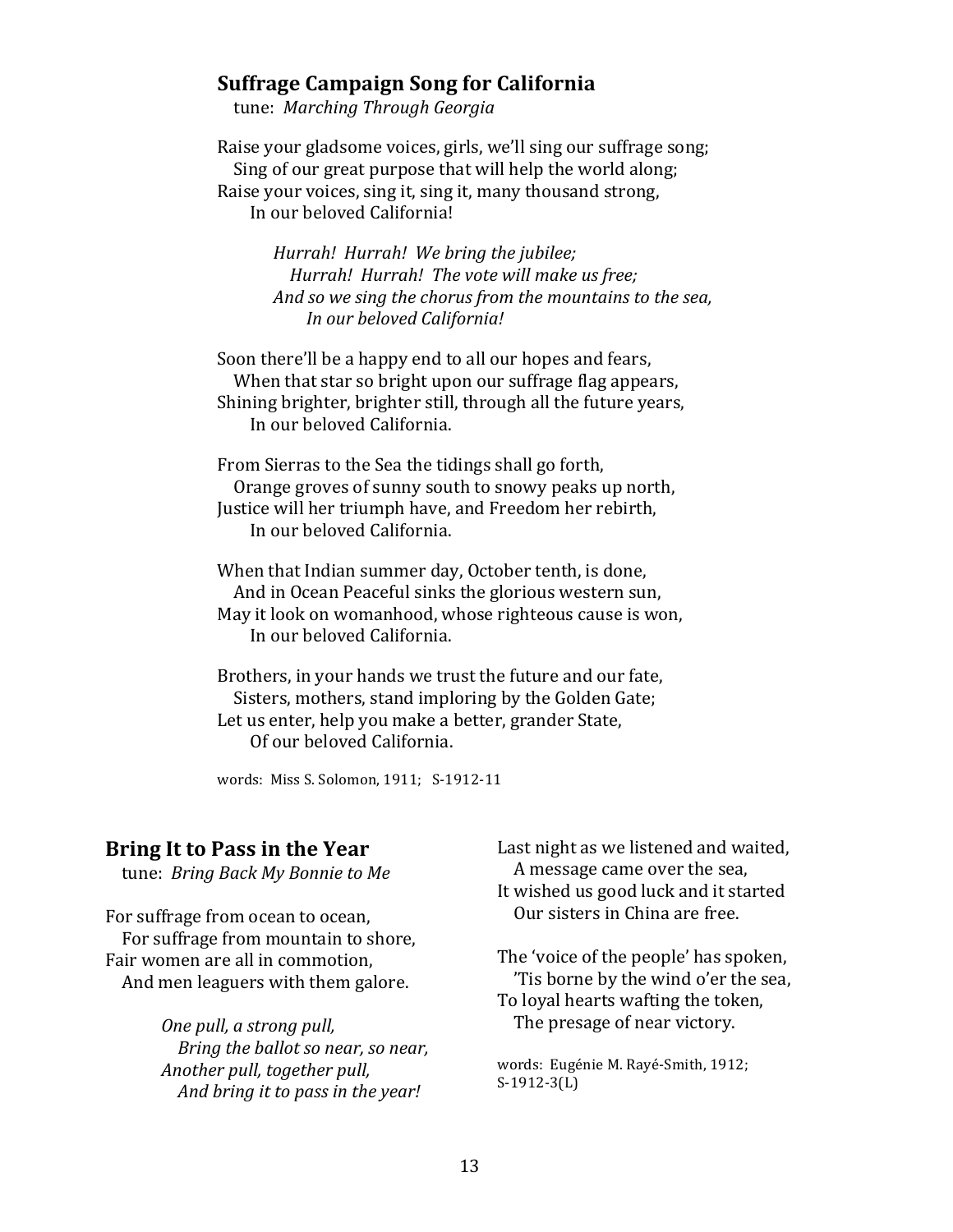#### **Reuben and Rachel up to Date**

tune: *Reuben and Rachel*

Reuben, I have long been thinking What a nice world this would be If they'd give us votes for women All along the western sea.

> *Tura, lura, lura, lura, lura — Tura, lura, lura, lura lu — If* they'd give us votes for women All along the western sea.

Rachel, stop that kind of talking There is one thing don't forget What I want is a perfect lady, Not a headstrong suffragette.

But Reuben, Reuben, a perfect lady Must like men her taxes pay; In the spending of this money Won't you let her have some say?

Rachel, Rachel, you surprise me; Cast your eye upon the man Who has been Lord of Creation Ever since the world began.

Reuben, Reuben, I'm admitting Men thus far have held full sway; Still the world is not quite perfect, Let us help in our small way.

Rachel, Rachel, I believe, dear, Woman's proper sphere's the home, From the cook stove and the wash tub She should never wish to roam.

Reuben, Reuben, home's no longer Bounded by the flat's four walls, Prison, factory, pure food, playgrounds Woman hears a thousand calls.

Rachel, Rachel, I admit, dear, There's something in what you say; I promise you to think it over; Perhaps you'll get the vote some day.

Reuben, Reuben, procrastination Is just where the trouble lies; We'll get the vote through evolution; Revolution we despise.

Rachel, Rachel, you've convinced me, And I'II take you for my mate, Woman's proper sphere's the home, dear, But our home's the whole great state.

from *Winning Equal Suffrage in California, 1911*, (Appendix: 'Program of Blue Liner Campaigning Committee') pp 131-132 (with thanks to Gary Ferdman!)

**\* \* \***

#### **Another Star (Suffrage Campaign Song for California)**

tune: *Buy A Broom (Did you Ever See a Lassie)*

There are five alight before us, In the flag flying o'er us, There'll be six on next election We bring a new star! We are coming like the others, Free Sisters, Free Brothers, In pride of our affection For California.

*A ballot for the Lady!* For the Home and for the Baby! *Come, vote ye for the Lady,* The Baby, the Home!

Star of Hope and Star of Beauty! Of Freedom! Of Duty! Star of childhood's new protection, That rises so high! We will work for it together In the golden, gay weather, And we'll have it next election, Or we will know why.

w: Charlotte Perkins Gilman (1911); S-1911-5(A)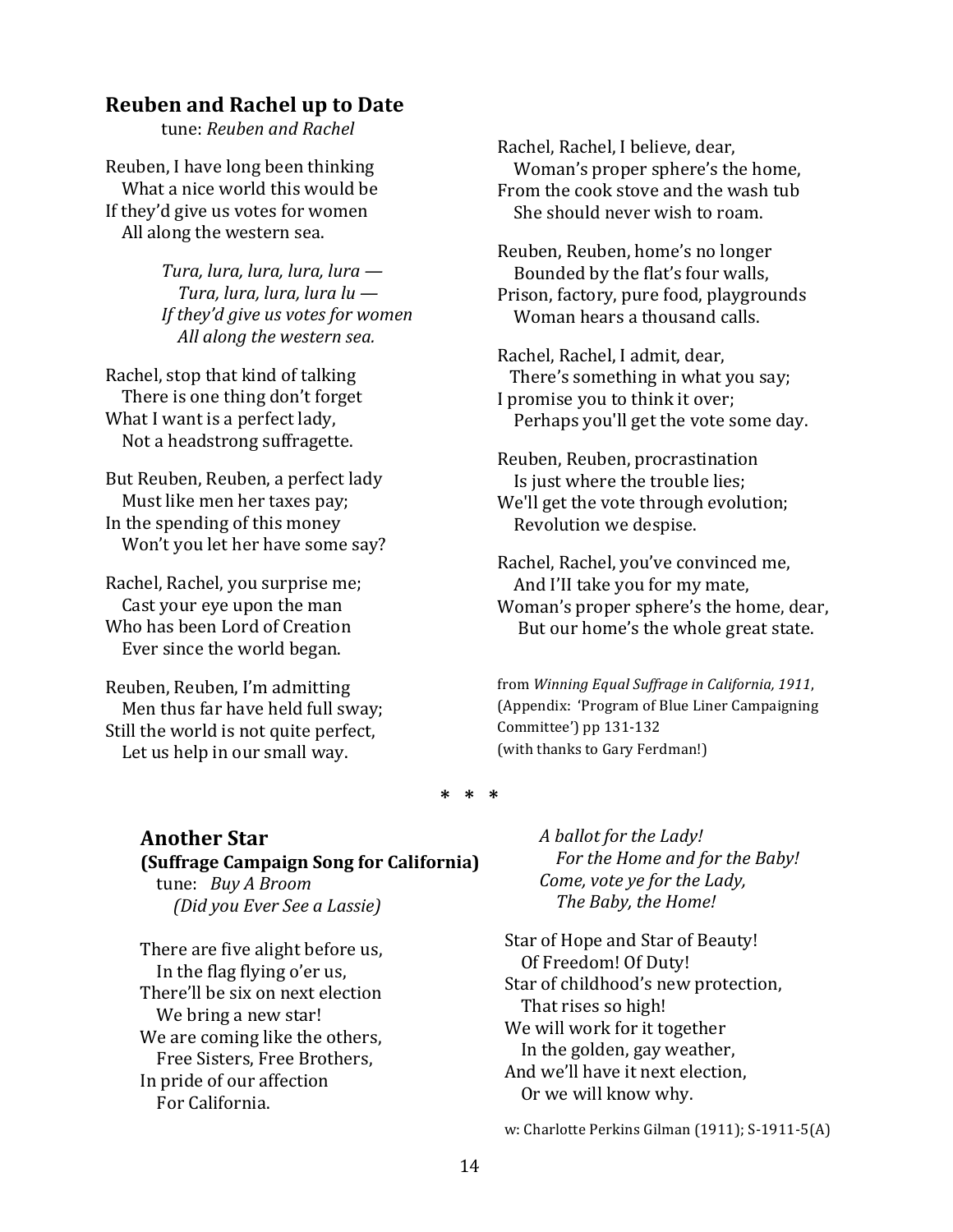#### **California**

 tune: *]ohn Brown*

O, hark the cry for freedom in our far-famed GoIden State, It is ringing from the mountains to the matchless Golden Gate, And behold! a new star rising now, all fair and sure as fate, The world is marching on!

> Glory, Glory, Hallelujah! Glory, Glory, Hallelujah! Glory, Glory, Hallelujah! The world is marching on!

Our Country's maids and mothers are fast coming to the fore, And are asking for the ballot, twenty million strong and more, We'll send them hope and courage from the broad Pacific shore, The right is marching on!

We have worked and watched and waited for a weary length of years, We have seen life's red wine wasted spite of countless prayers and tears, But a brighter day is coming, lo! the rosy dawn appears, The right is marching on!

O, land of sun and flowers, of the olive and the vine, All of Nature's choicest blessings, aye! a thousand fold are thine, And now in Freedom's banner bright, the Sixth Star thou shalt shine, The right is marching on!

words: Elizabeth Lowe, 1911

 $-$  From the Edna Lamprey Stantial papers, courtesy of the Schlesinger Library on the History of Women in America, Radcliffe Institute for Advanced Study, Harvard University

#### **We Are the Women of the State**

tune: Fare Thee Well for I Must leave Thee *(There is a Tavern in the Town)* 

We are the Women of the State, *of the State*, How long will our men make us wait, make us wait, For the right to vote which we've needed so long, Then we'll help to right the things that now are wrong.

*Dear men, won't you believe us When* we tell you that you need us *And you cannot do without us* In this state or land?

You say our place is in the home, *in the home.* We should not be allowed to roam, to roam: But can't you see that you cannot vote alone And properly protect the home?

words: B.L.B., 1912; S-1912-14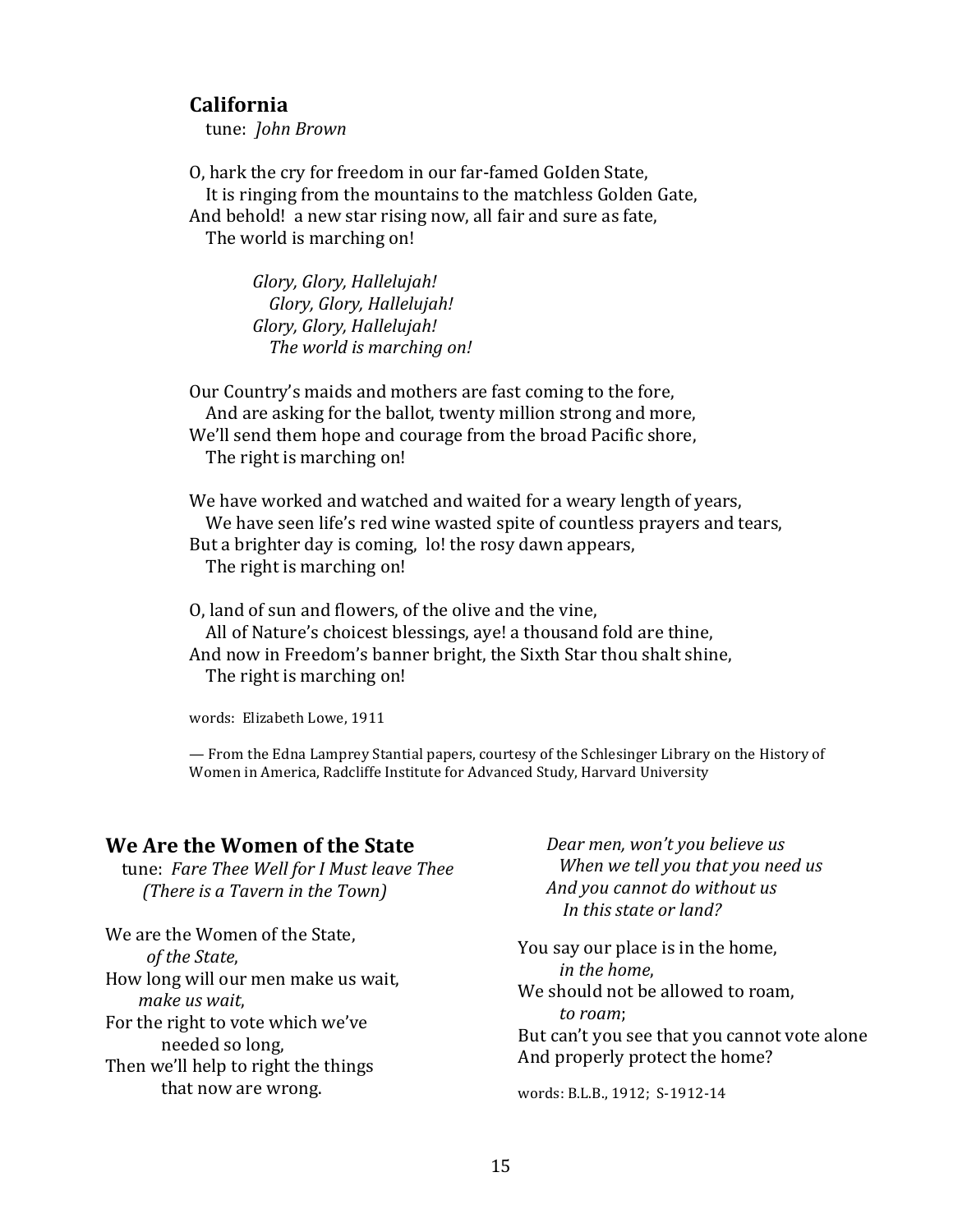#### **Columbia's Daughters**

tune: *Hold the Fort* 

Hark! the sound of myriad voices Rising in their might; 'Tis the daughters of Columbia Pleading for the right.

*Raise the flag and plant the standard, Wave the signal still, Brothers, we must share your freedom, Help us, and we will.* 

Think it not an idle murmur, You who hear the cry; 'Tis a plea for human freedom, Hallowed liberty!

O our country! glorious nation, Greatest of them all; Give unto thy daughters justice Or thy pride will fall.

Great Republic! to thy watchword Would'st thou faithful be, All beneath thy starry banner Must alike be free.

words: Harriet H. Robinson; S-1884-1(M), S-1888-2(I), S-1889-1(D), S-1897-1(B)

# "We're here to swell the anthem that is heard across the sea"

*Hallelujah Song* words: L. May Wheeler, 1884

#### **Woman's America**

 tune: *America*

*Man*, the so-called "*lord* of creation," used to sing "*My* country." *Woman*, the truly called "Crown of creation," now sings "Our country."

*Our* country! 'tis of thee We plead or liberty, So long denied! Our hearts, like men's, vibrate To make thee strong and great. To steer the Ship of State Share *woman's* guide.

*Our* country! Long gave we Our noble sons to thee, At thy command. Long have our hearts been wrung, Long was our cause unsung, Long graft its blight has flung. On man's demand!

**Our** country! Thou shalt be All we have sung of thee, Of noble birth! Let *woman's* cause be thine. Let her with man combine To make thy glories shine O'er all the earth!

*Our* country! Would'st thou be *Full* free from sea to sea?  *Set woman free!* Then shall thy perils flee, Great wrong soon vanquished be; Then peace shall reign in thee  *E-TER-NAL-LY!*

Copyright 1915 by Mrs. Elva Christiana Holzapfel Published by Elva Publishing Company, Cleona, Pa. Prices: 5 copies, 5 cts; 12 copies, 10 cts; 100 copies, 50 cts; 500 copies \$2.00; 1000 copies \$3.00; all postpaid

 $-$  From the Edna Lamprey Stantial papers, courtesy of the Schlesinger Library on the History of Women in America, *Radcliffe Institute for Advanced Study, Harvard University*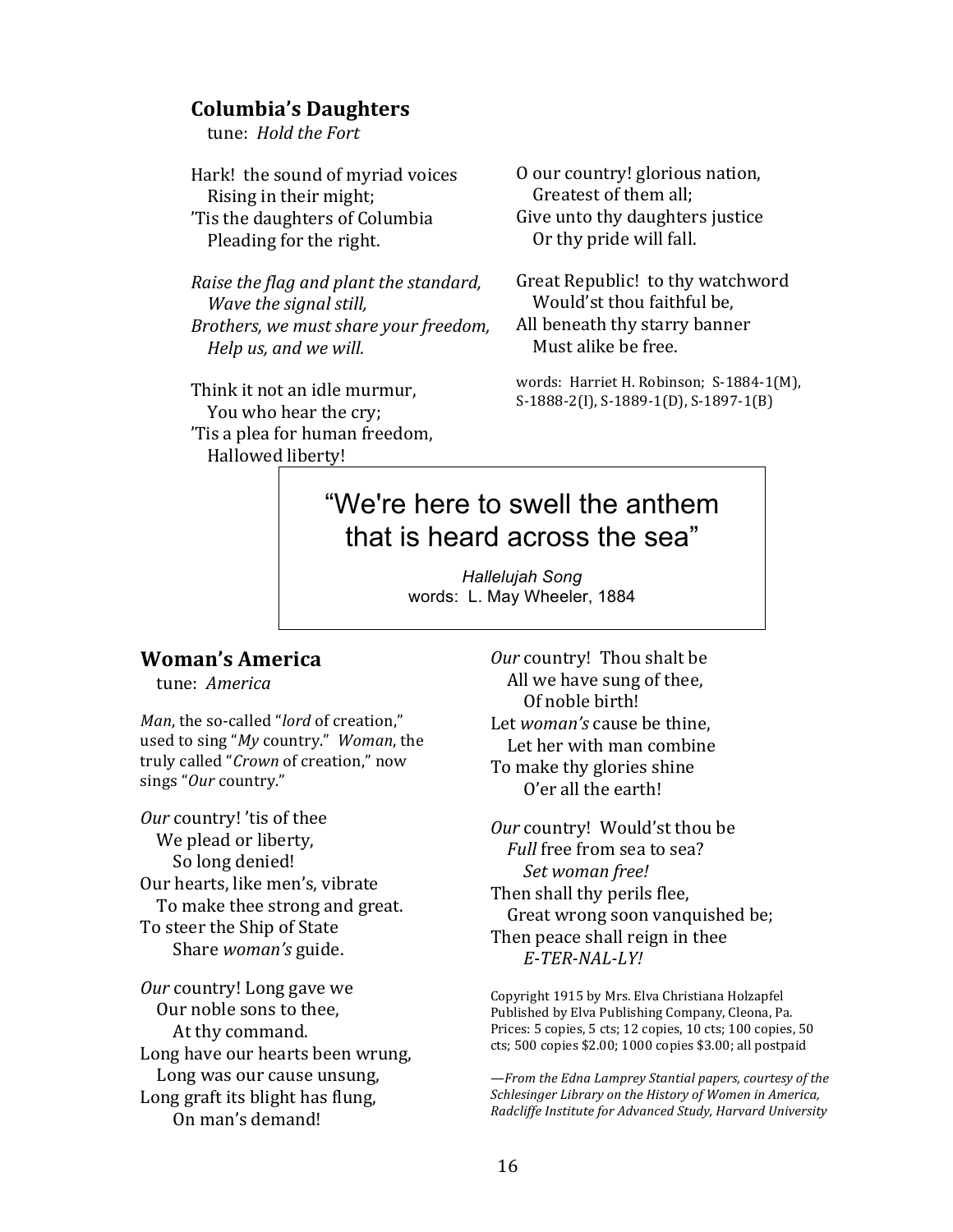#### **How Can Such Things Be?**

 tune: *Oh, Susannah*

I came from California, where the womenfolk are free, I'm bound for Pennsylvania, old-fashioned folks to see! Election night the day I left and every poll all right, I crossed the line, near lost my breath; election was a fight;

*Oh, men voters, How can such things be? In all this free America <i>Only* one-half can be free!

I traveled long, I traveled fast, I went by rail and river; Election rights in many a state, they'd make a home man shiver! Some men they say too decent are; they will not come to vote; Says I, "Invite the women out and then a change you'll note!"

Then came a revelation when I neared my journey's end, I saw the lowest ranks of men to polling places wend, While wistfully some women gazed a block or two away As to the assessor's door they passed their taxes for to pay!

If I could run for president, I'd want a good clean fight; I'd want the women on my side, I'd grant their equal right; I'd pledge my word of honor in the lists to meet them fair, And if they asked me for a deal, I'd make it on the square.

words: Eugénie M. Rayé-Smith, 1912; S-1912-3(R)

Songs played an important role in the actual daily work of the suffrage groups. In 1896, the National American Woman Suffrage Association put out a *Manual for Political Equality Clubs*. The book was designed to help newly-formed suffrage groups plan their activities and run their meetings. It was filled with such advice as:

*The collection should never be omitted, no matter how small it may be. Suffragists have yet to learn that the advancement of their cause depends largely upon money.*

More pertinent to our subject, however, is the great emphasis on songs on the pamphlet. It is suggested by the editors that at least two songs be sung at each meeting, and further,

*all present should join in the singing.*

The booklet includes the lyrics to almost a dozen popular suffrage songs of the day and advises the organizers just where on the program the songs should be placed.

> — Irwin Silber, *Singing Suffragettes Sang for Women's Votes, Equal Rights*, *Sing Out!,* 6:4 (1957), pp 4-12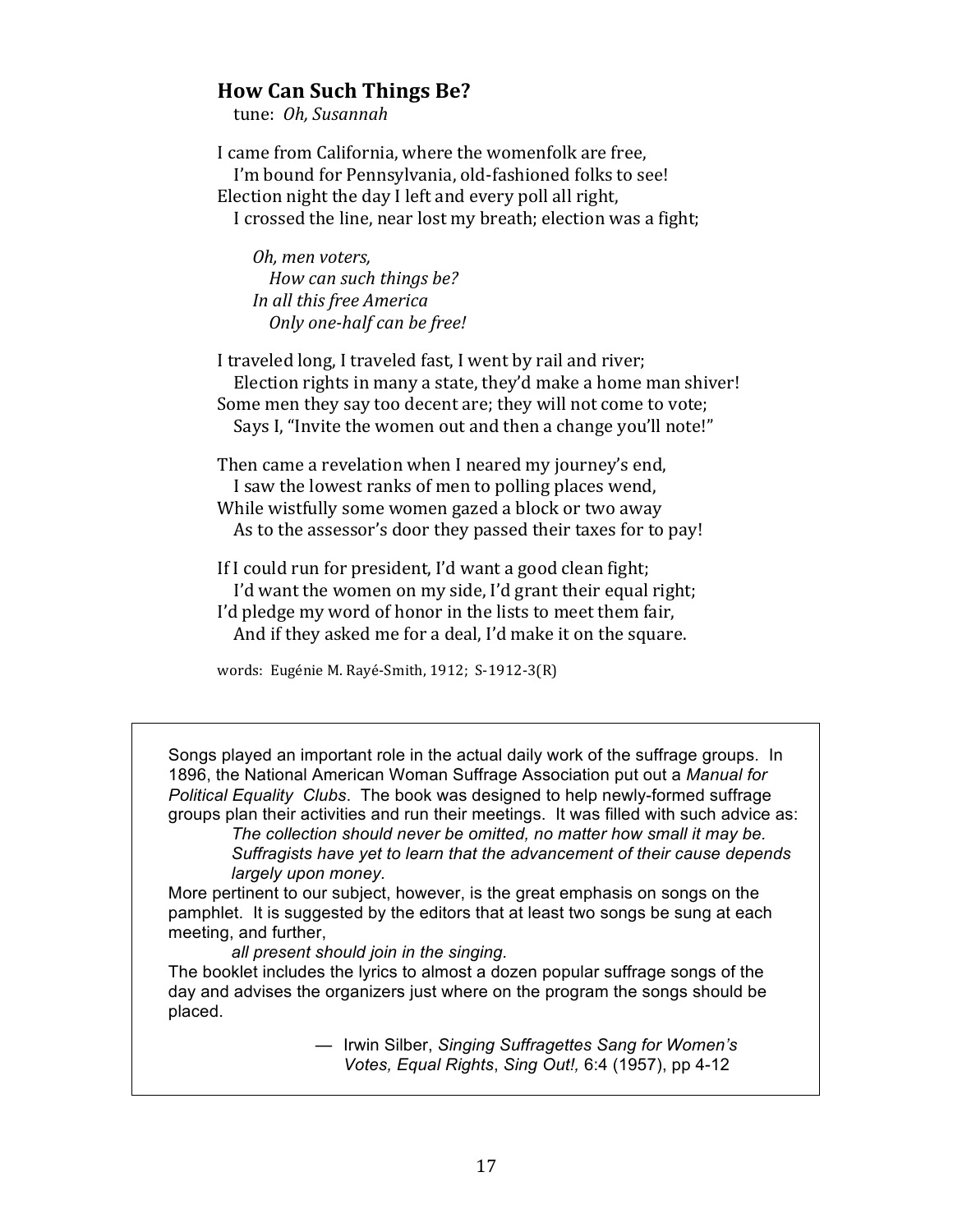#### **Occoquan Prison Workhouse Song**

tune: We've Been Working on the Railroad

We've been starving in the workhouse all the livelong day, We've been starving in the workhouse, just to pass the SBA. Don't you hear old Zinkham calling Rise up so early in the morn Don't you see the Senate moving? Woodrow, Blow your horn.

published in *The Suffragist*, April 31, 1918

*[notes: SBA – 'Susan B. Anthony' Amendment Zinkham* – *a jail* warden 1

### "We'll sing of Love's endeavor and endeavor while we sing!"

*Michigan's Humanity Song* words: Stella Richmond Hill, 1918

When Miss [Vida] Milholland served a term in the District jail in July she sang an old Irish ballad, *Alive-Oh!* to her fellow prisoners, and the song was at once taken up as the prison song. Just before she left the jail she stood in the great outer court and sent her splendid clear voice in *Alive-Oh!* to the hundreds of women and men shut up in its dark cells. Since then this song has seemed to suffragists to express the protest and new spirit in the suffrage fight.

— *The Suffragist*, Vol. V, No. 94 Saturday. November 10, 1917

#### Alive, Oh!

 tune: *Cockles and Mussels*

Their eyes to the eastward, Their hearts high with vision The women have toiled Through the dusk of delay: The brave banners blowing, Undaunted and singing, For justice, for freedom, Alive, Alive, Oh!

> Alive, Alive, Oh! Alive, Alive, Oh! *For justice, for freedom, Alive, Alive, Oh!*

Awake to the dawning! We Conquer! We Conquer! The sky is ablaze With the fire of our day; The morning has risen  $-$ In triumph we hail it  $-$ For justice, for freedom, Alive, Alive, Oh!

words: Beulah Amidon; published in *The Suffragist*, February 9, 1918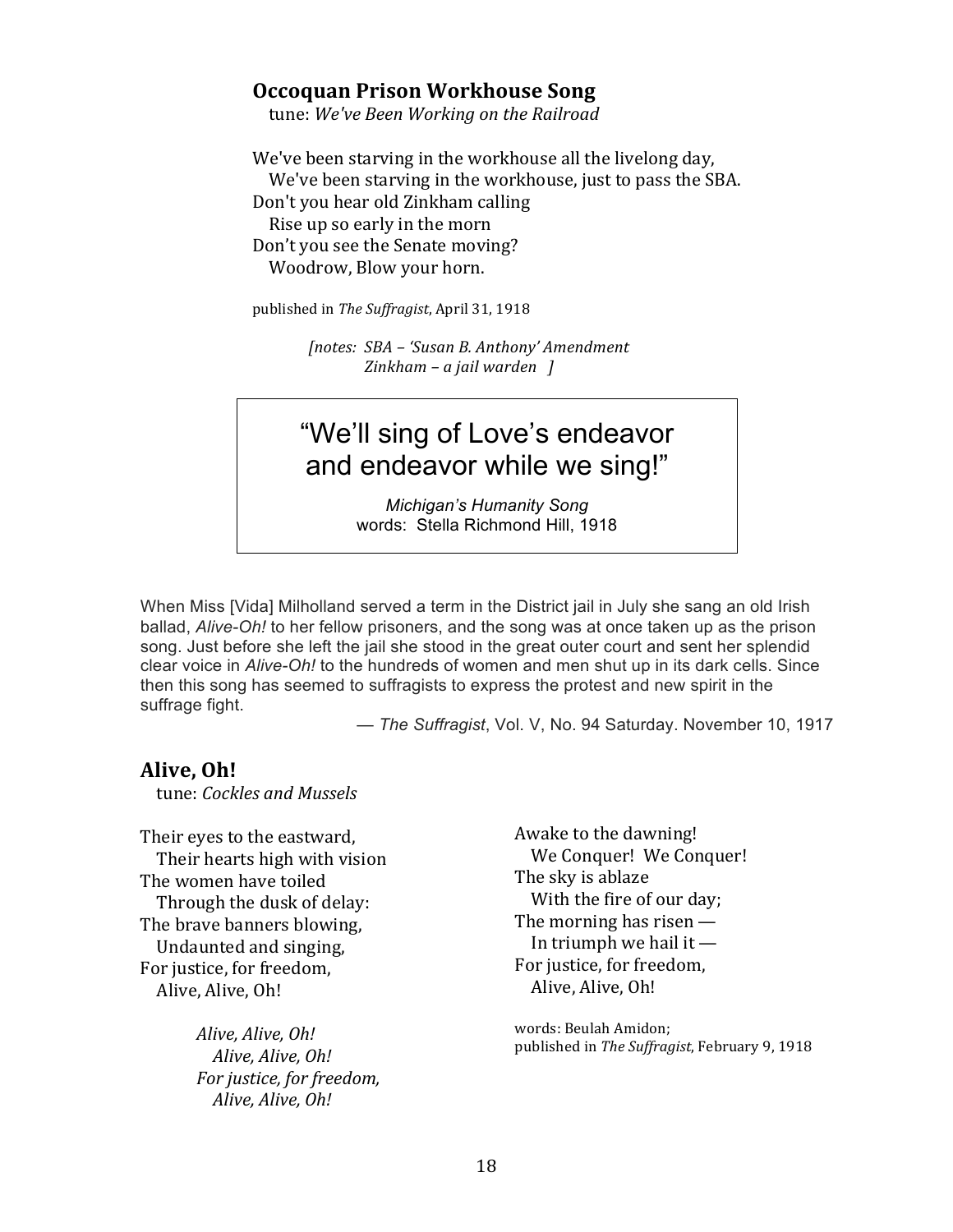THE corridors of Occoquan and the jail have been kept ringing for many weeks with picket songs, for pickets can sing when they have no books to read, no pencil and paper with which to write, and when they are locked in cells away from each other's talk. *The Women's Marseillaise* has kept up spirit, and many new songs written by the prisoners have expressed what could not be expressed in jail in any other way. One of the latter is an enlivening ballad to the dogged tune of *Captain Kidd*, which was sung in chorus by the prisoners Sunday night.

—*The Suffragist*, Vol. V, No. 94, Saturday, November 10, 1917

#### **We Worried Woody Wood**

tune: *Captain Kidd* 

We worried Woody-wood, As we stood, as we stood, We worried Woody-wood, As we stood. We worried Woody-wood, And we worried him right good; We worried him right good As we stood.

We asked him for the vote, As we stood, as we stood,

. . . .

But he'd rather write a note,

. . . .

So we stood.

We'll not get out on bail, Go to jail, go to jail— We prefer to go to jail— We're not frail.

\* \* \*

#### **Perfect Thirty-Six**

tune: Maryland, My Maryland

Another state has won the day, Thirty six, oh, thirty-six, Amendment Nineteen then will stay, Thirty-six, oh, thirty-six; This Leap Year is the woman's choice In politics we'll have a voice, With G.O.P. we shall rejoice, With our perfect thirty-six.

(words not credited; campaign song book for Harding/Coolidge) 1920; S-1920-4(C), S-1920-5(B) We asked them for a brush. For our teeth, for our teeth, They said, "There ain't no rush-Darn your teeth."

We asked them for some air, As we choked, as we choked, And they threw us in a lair, So we choked.

We asked them for our nightie. As we froze, as we froze, And they looked*—*hightie-tightie*—* So we froze.

Now, ladies, take the hint, As ye stand, as ye stand, Don't quote the Presidint, As ye stand.

**The Woman's Doxology** 

tune: The Doxology

Praise God, from whom all blessings flow, Praise Him all women here below, Now can we raise our voices high And shout hosannas to the sky.

For we have won the mighty fight Long did we labor for the right. And now in solemn thanks to Thee We sing Thy praises. We are free!

words: Mira H. Pitman, 1920; S-1920-6